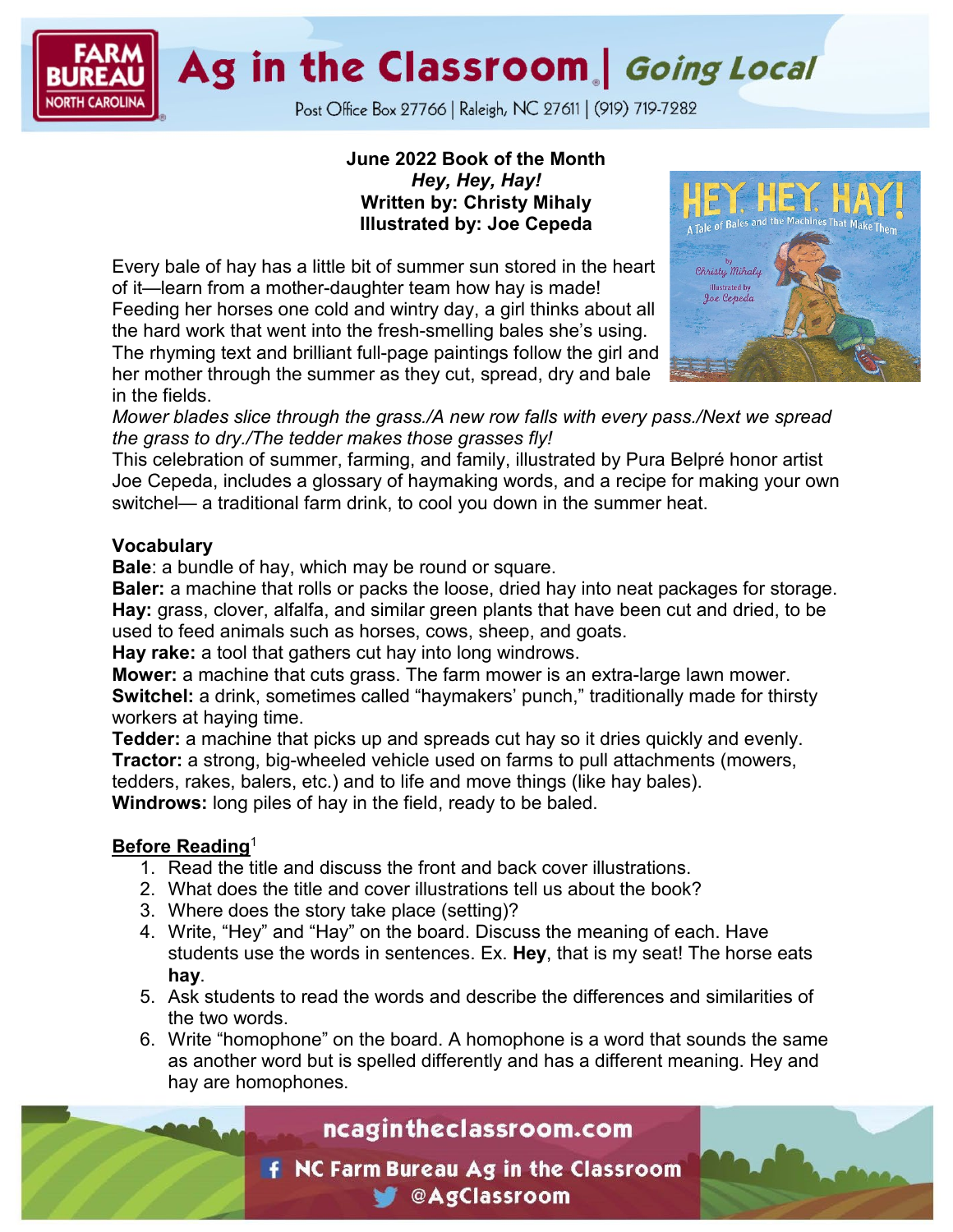- 7. Invite students to think of other homophones: to, two, too; stair, stare; sea, see; knight, night. Create a chart.
- 8. Write "**bale**" on the board. Discuss the meaning of a "**bale** of hay."
- 9. Invite students to brainstorm machines that are used on the farm and why machines are important to farmers.
- 10.Discuss the text type. Will this book be fiction or nonfiction? Why?
- 11.Write the names of the author and illustrator. Discuss each role.
- 12.Write the vocabulary words on the board.
- 13.Have students predict what the words mean. Explain that they will read the words in context to infer the meaning and confirm the meanings using a glossary.
- 14.Take a picture walk through the book.
- 15.Predict what the story will be about.

## **Before Reading: Word Sort and Draw**<sup>2</sup>

- 1. Before reading the book, provide students with the Word Sort Worksheet (at the end of this Activity Sheet).
- 2. Write the following words on the board: Bale Baler Hay Livestock Hayrake Native Straw Windrow Mower Tedder Switchel
- 3. Ask students to sort words into three columns: "Words I Know," "Words I Think I Know," and "Words I Don't Know."
- 4. Incorporate math and graphs into the lesson by tracking where each word appears in each column for the class.
- 5. Start with the "Words I Think I Know," and share the definitions, as each student writes definitions on the back of the worksheet.
- 6. After all the words are defined by the class, ask the class to create a nonlinguistic representation of the word (a picture, symbol, etc.) to help explain the word.

## **During Reading**<sup>1</sup>

- 1. Read the story aloud.
- 2. Ask students to follow along as you read and think about the rhyme of the text.
- 3. What is the setting?
- 4. Who is telling the story (point of view)?
- 5. Who is the main character? What does she do and feel?
- 6. What other characters are in the story?
- 7. Think about word meaning. Discuss strategies you use when you come to a word that you do not know or understand.
- 8. Predict what will happen in the story.
- 9. What is the sequence of events?
- 10.How do the illustrations and words help us understand what the story is about?
- 11.What do the illustrations tell us that the words do not?
- 12.Look at the facial expressions and body language of the characters.
- 13.How do the punctuation marks (period, commas, exclamation point, and quotation marks) help us know what the characters are saying and feeling?
- 14.Have the students read the book independently.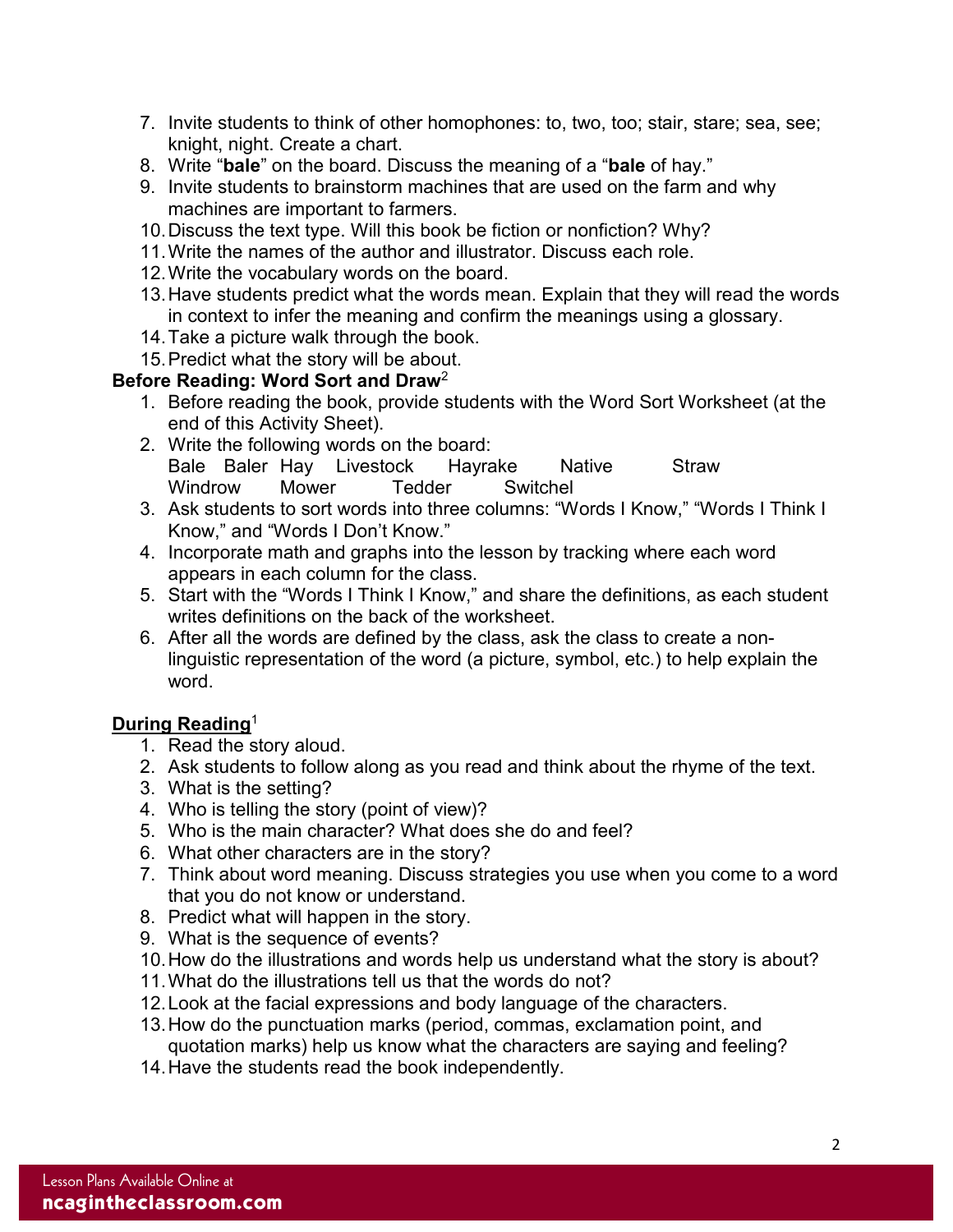## **After Reading**<sup>1</sup>

- 1. Write down the inferred meanings of: **hay, mower, tedder, switchel, windrows, bale, baler, baling, and hay rake**. Go to the glossary and check the meanings.
- 2. Summarize the book.
- 3. Why is *Hey, Hey, Hey!* considered realistic fiction?
- 4. Make a list of rhyming words from the story.
- 5. Write a flow chart explaining the process of bailing hay.
- 6. Using what you know about the story elements (setting, events, and characters), answer the questions below. Prove your answer by using the book. Identify whether you found the answers using the illustrations, the words, or both.
	- a. During what season does the book begin?
	- b. When is the hay fully grown?
	- c. How does the main character feel about hay?
	- d. How does she know when to cut the hay?
	- e. What word means "cut" in the book?
	- f. When do the stalks and stems scatter?
	- g. What does the tedder do?
	- h. What words describe the heat of summer?
	- i. Why does the girl love to take a break with her mom?
	- j. How long does the hay need to dry?
	- k. What is the dry hay called?
	- l. What does the baler do?
	- m. What crop does the family harvest?
	- n. Where do they store the bales of hay?

## **Write About It**<sup>1</sup>

- 1. How does the author, Christy Mihaly, develop the themes of family, hard work, farming, and machines?
- 2. Describe the main character in the story including her traits, motivations, and feelings? Explain how her actions contribute to the sequence of events.
- 3. What can you learn from the main character in the story?
- 4. Do you think it would be fun to work on a farm? Explain.
- 5. Explain how specific aspects of the text's illustrations contribute to what is conveyed by the words in a story. Discuss how the illustrations by Joe Cepeda create mood and emphasize aspects of the characters and setting.

## **Activity 1: Hay vs. Straw**<sup>2</sup>

This worksheet is attached at the end of this activity sheet.

## **Answer Key: What is Hay?**

- 1. The prairie has been tilled and used for crop land or been covered with urbanization.
- 2. A plant that has a pod where seeds develop and has nitrogen fixing nodules on the roots.
- 3. Answers will vary but should contain information about decomposition.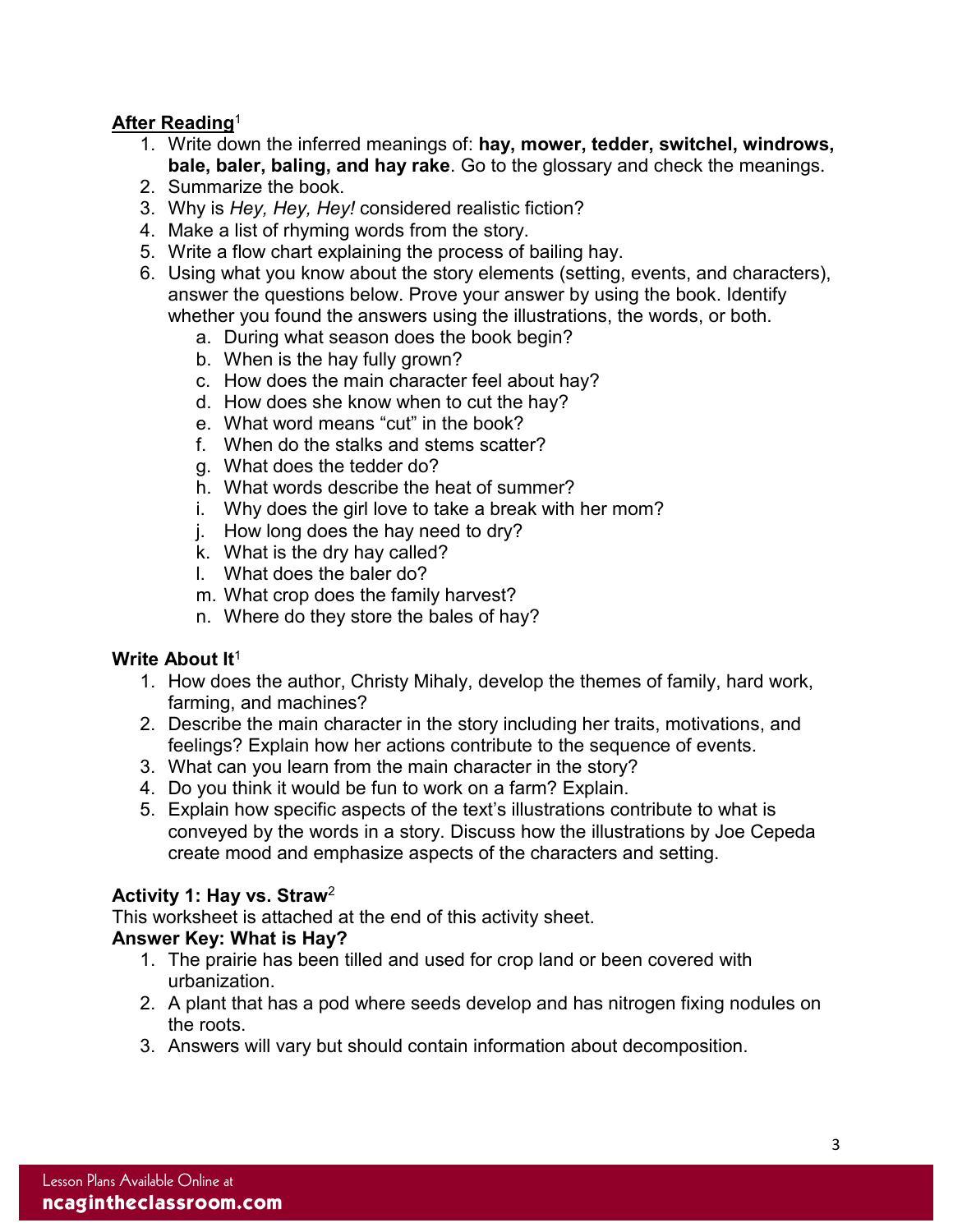4. Answers vary, but hay is a grass like, and you may eat grasses like alfalfa sprouts on a sandwich. Hay contains much fiber and could lead to poor digestion in humans.

## **Answer Key: What is Straw?**

- 1. Hay is feed, straw is bedding.
- 2. Straw is an insulator and serves as good bedding. Hay has nutritional value that replaces animals grazing on fresh pasture land.
- 3. Hay may be heavier as it is cut green and has not totally dried down. Straw is made of scraps of dry, hollow material. Straw may be lighter.
- 4. Both must be kept dry to protect the integrity of the item. Wet straw will not be good bedding and wet hay can lead to mold issues.

## **Activity 2: Feed Sack**<sup>2</sup>

Materials:

- One sandwich-size plastic bag
- Hershey's kisses (use sparingly)
- $\bullet\quad$  1/<sub>2</sub> cup granola
- Multi-colored candy (1 tsp)
- Yarn
- $\bullet$   $\frac{1}{4}$  cup corn nuts
- $\bullet$   $\frac{1}{2}$  cup shredded wheat
- $\bullet\quad$  1/<sub>2</sub> cup cheerios

## Instructions:

- 1. Copy the Horse Feed Sack chart below and insert the paper into your sandwich bag.
- 2. Add all of the food ingredients to the bag. Tell a friend what horses eat and how the things in the bag represent what horse eat.
- 3. Have students determine their own nutritional needs using [MyPlate](https://www.myplate.gov/) and compare and contrast to the horse feed chart.
- 4. Have students plan a healthy meal using MyPlate.
- 5. Enjoy your snack!

| <b>Horses Eat/Drink:</b> | <b>Represented by:</b> | <b>Nutritional Need:</b>  |
|--------------------------|------------------------|---------------------------|
| Water                    | Hershey's Kisses       | Water                     |
| Corn                     | <b>Corn Nuts</b>       | Protein/Carbohydrates     |
| Oats                     | Granola                | Protein/Vitamin B         |
| Hay                      | <b>Shredded Wheat</b>  | Protein/Minerals/Vitamins |
| Sugar Beet Pulp          | M&M's                  | Carbohydrates             |
| <b>Bran</b>              | Cheerios               | Protein/Carbohydrates     |

## **Horse Feed Sack Chart**

## **Activity 3: Electro-What?**<sup>2</sup>

1. Ask students to reflect on a time when they were hot and thirsty and how they were able to quench their thirst.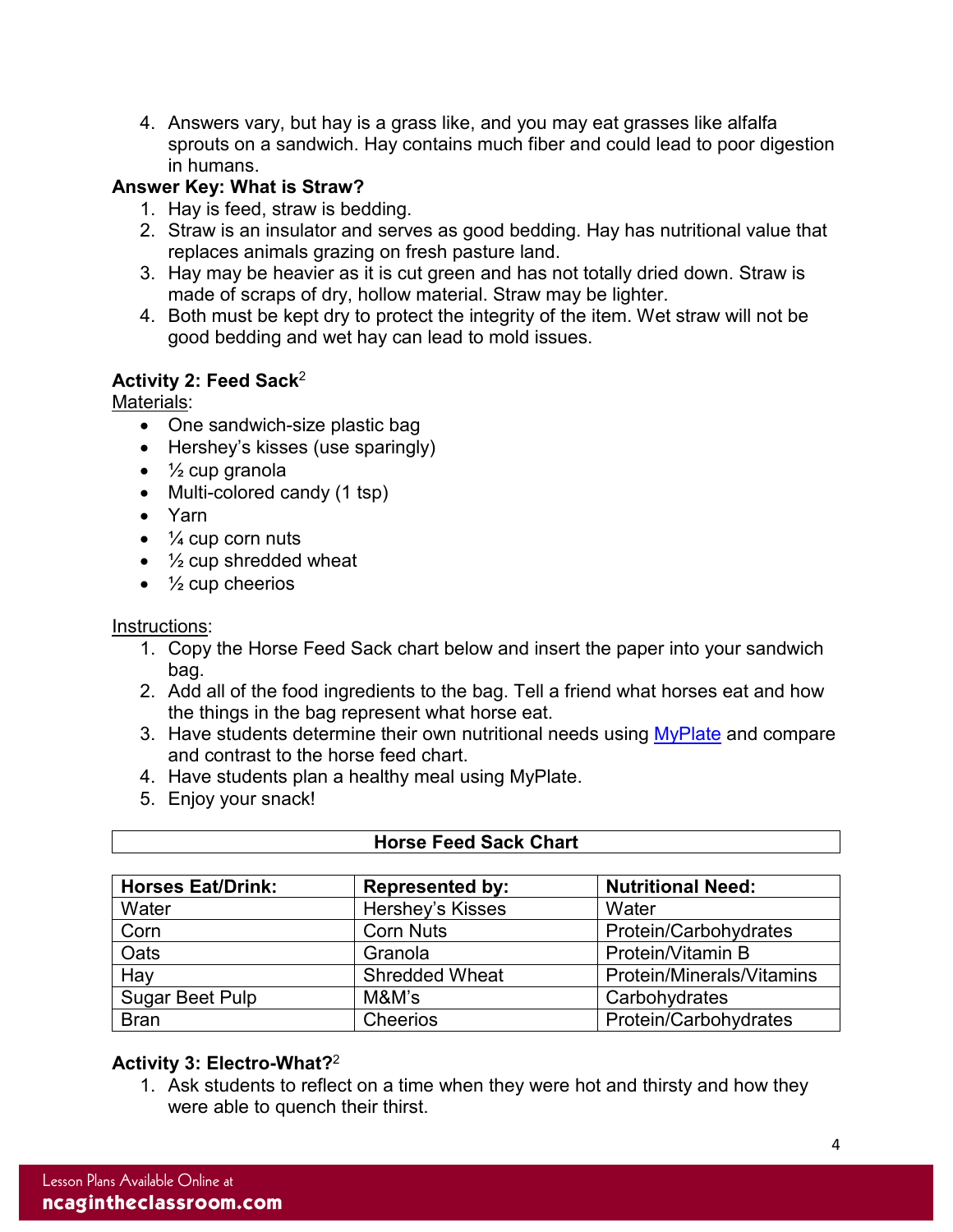- 2. Compile a list of items that were used to quench their thirst. Discuss the impact of each of the following:
	- a. Water
	- b. Milk
	- c. Soda
	- d. Fruit Juice
	- e. Kool-Aid
	- f. Gatorade
	- g. Flavored Water
- 3. Discuss the word **electrolyte**, the definition of the word, and the facts below.
	- a. **Electrolyte**: a liquid or gel that contains ions and can be found in living cells, blood or organic matter.
	- b. Common electrolytes in our bodies include sodium and potassium. Sodium regulates water in our body. Potassium regulates human heartbeat and aids in muscle function. Too much or too little of both of these electrolytes can be dangerous. Electrolytes are lost when people sweat.
- 4. Ask students if they can recall what switchel is from the book *Hey, Hey, Hay!*
- 5. Because switchel is made with apple cider vinegar (a rich source of potassium) and pure maple syrup (which also contains potassium, as well as calcium, magnesium, and sodium), it's an all-natural alternative to sugary sports drinks that will help maintain a good electrolyte balance in the body.
- 6. Use the recipe for switchel from the book, and create your own switchel.
- 7. After sampling the switchel, ask the students which drink on the market is most comparable.

## **Switchel Recipe**

- 2 tablespoons apple cider vinegar
- 4 tablespoons pure maple syrup
- 1 teaspoon fresh grated ginger
- 4 cups water

Combine the ingreidents in a large jar with a lid and shake. Pour the mixture over ice cubes to serve right away, or chill in refrigerator for a few hours. Stir well before serving. Makes approximately one quart.

## Extension:

- 1. Find the price of a Gaterade. Determine the price per ounce/cup.
- 2. Next find the price of a batch of switchel. Determine the price per ounce/cup.
- 3. Reflect upon which is more affordable and why people are or are not likely to use the more affordable option.

## **Links**

- *Hey, Hey, Hay!* Read Aloud (Video) [https://www.youtube.com/watch?v=Ay4npl6L\\_DY](https://www.youtube.com/watch?v=Ay4npl6L_DY)
- USDA MyPlate <https://www.myplate.gov/>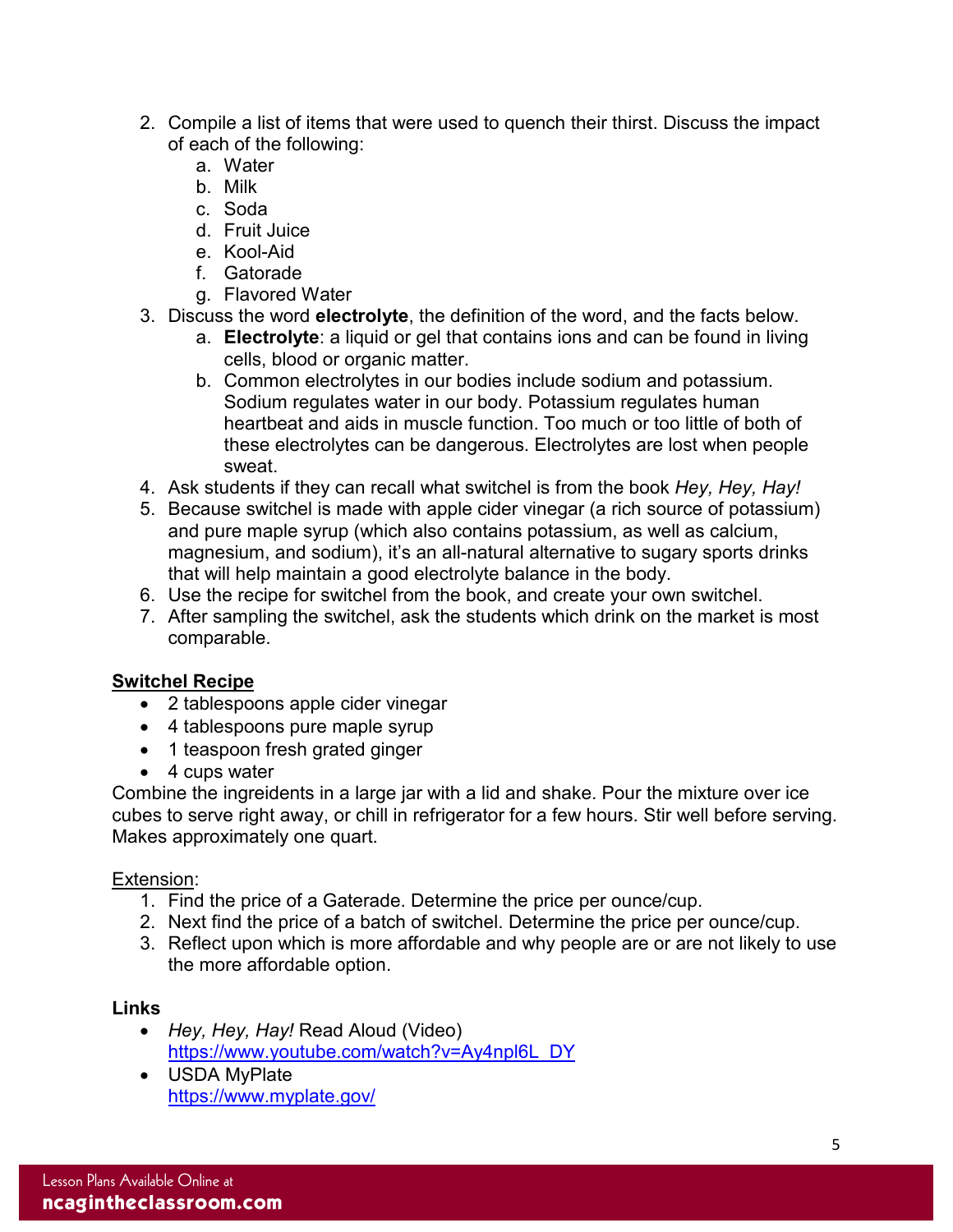### **Sources**

- 1. [https://holidayhouse.com/wp-content/uploads/2018/12/Hey\\_Hey\\_Hay\\_Lesson\\_Plan.pdf](https://holidayhouse.com/wp-content/uploads/2018/12/Hey_Hey_Hay_Lesson_Plan.pdf)
- 2. [http://www.agintheclassroom.org/TeacherResources/AgMags/Companion%20Guide%20for%20Hey,%20He](http://www.agintheclassroom.org/TeacherResources/AgMags/Companion%20Guide%20for%20Hey,%20Hey,%20Hay!.pdf) [y,%20Hay!.pdf](http://www.agintheclassroom.org/TeacherResources/AgMags/Companion%20Guide%20for%20Hey,%20Hey,%20Hay!.pdf)

### **K-5 Subject Areas**

Reading, Writing, Speaking and Listening, Health, Science, and Social Studies

### **NC Standard Course of Study**

**Reading**

- **RL.K.1** With prompting and support, ask and answer questions about key details in a text.
- **RL.K.3** With prompting and support, identify characters, settings, and major events in a story.
- **RL.K.9** With prompting and support, compare and contrast the adventures and experiences of characters in familiar stories.
- **RL.1.1** Ask and answer questions about key details in a text.
- **RL.1.2** Retell stories, including key details, and demonstrate understanding of their central message or lesson.
- **RL.1.3** Describe characters, settings, and major events in a story, using key details.
- **RL.1.9** Compare and contrast the adventures and experiences of characters in stories.
- **RL.3.1** Ask and answer questions to demonstrate understanding of a text, referring explicitly to the text as the basis for the answers.
- **RL.3.3** Describe characters in a story and explain how their actions contribute to the sequence of events.
- **RL.4.3** Describe in depth a character, setting, or event in a story or drama, drawing on specific details in the text.
- **RI.K.1** With prompting and support, ask and answer questions about key details in a text.
- **RI.K.2** With prompting and support, identify the main topic and retell key details of a text.
- **RI.K.3** With prompting and support, describe the connection between two individuals, events, ideas, or pieces of information in a text.
- **RI.1.1** Ask and answer questions about key details in a text.
- **RI.1.2** Identify the main topic and retell key details of a text.
- **RI.3.1** Ask and answer questions to demonstrate understanding of a text, referring explicitly to the text as the basis for the answers.
- **RI.3.2** Determine the main idea of a text; recount the key details and explain how they support the main idea.
- **RI.4.1** Refer to details and examples in a text when explaining what the text says explicitly and when drawing inferences from the text.
- **RI.4.2** Determine the main idea of a text and explain how it is supported by key details; summarize the text.
- **RI.4.5** Describe the overall structure of events, ideas, concepts, or information in a text or part of a text.
- **RI.4.7** Interpret information presented visually, orally, or quantitatively and explain how the information contributes to an understanding of the text in which it appears.
- **RI.5.2** Determine two or more main ideas of a text and explain how they are supported by key details; summarize the text.
- **RI.5.7** Draw on information from multiple print or digital sources, demonstrating the ability to locate an answer to a question or to solve a problem efficiently.
- **RI.5.9** Integrate information from several texts on the same topic in order to write or speak about the subject knowledgeably

### **Writing**

- **W.K.5** Participate in shared investigation of grade appropriate topics and writing projects.
- **W.K.6** With guidance and support from adults, recall information from experiences or gather information from provided sources to answer a question.
- **W.1.5** Participate in shared research and writing projects.
- **W.1.6** With guidance and support from adults, recall information from experiences or gather information from provided sources to answer a question.
- **W.2.5** Participate in shared research and writing projects.
- **W.2.6** Recall information from experiences or gather information from provided sources to answer a question.
- **W.3.2** Write informative /explanatory texts to examine a topic and convey ideas and information clearly.
- **W.3.5** Conduct short research projects that build knowledge about a topic.
- **W.3.6** Recall information from experiences or gather information from print and digital sources; take brief notes on sources and sort evidence into provided categories.
- **W.4.2** Write informative /explanatory texts to examine a topic and convey ideas and information clearly.
- **W.4.5** Conduct short research projects that build knowledge through investigation of different aspects of a topic.
- **W.5.2** Write informative /explanatory texts to examine a topic and convey ideas and information clearly.
- **W.5.5** Conduct short research projects that use several sources to build knowledge through investigation of different aspects of a topic.

### **Speaking and Listening**

• **SL.K.1** Participate in collaborative conversations with diverse partners about kindergarten topics and texts with peers and adults in small and larger groups.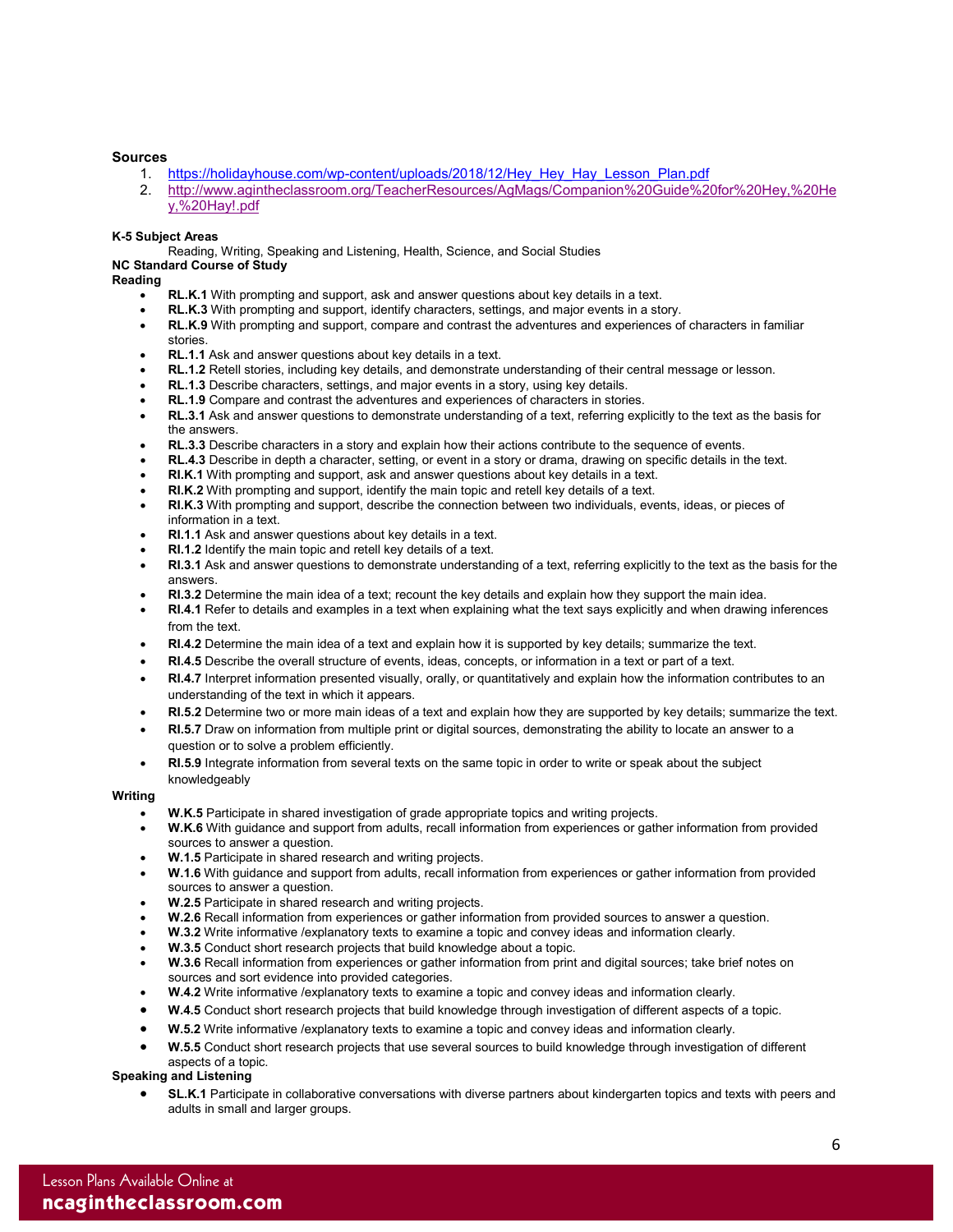- **SL.K.2** Confirm understanding of a text read aloud or information presented orally or through other media by asking and answering questions about key details and requesting clarification if something is not understood.
- **SL.K.3**. Ask and answer questions in order to seek help, get information, or clarify something that is not understood.
- **SL.K.4**. Speak audibly and express thoughts, feelings, and ideas clearly.
- **SL.K.5** Add drawings or other visual displays to descriptions as desired to provide additional detail.
- **SL.1.1** Participate in collaborative conversations with diverse partners about grade 1 topics and texts with peers and adults in small and larger groups.
- **SL.1.2** Ask and answer questions about key details in a text read aloud or information presented orally or through other media.
- **SL.1.3** Ask and answer questions about what a speaker says in order to gather additional information or clarify something that is not understood.
- **SL.1.4** Produce complete sentences to describe people, places, things, and events with relevant details, expressing ideas and feelings clearly.
- **SL.1.5** Add drawings or other visual displays to descriptions when appropriate to clarify ideas, thoughts, and feelings.
- **SL.2.1** Participate in collaborative conversations with diverse partners about grade 2 topics and texts with peers and adults in small and larger groups.
- **SL.2.2** Recount or describe key ideas or details from a text read aloud or information presented orally or through other media.
- **SL.2.3** Ask and answer questions about what a speaker says in order to clarify comprehension, gather additional information, or deepen understanding of a topic or issue.
- **SL.2.4** Tell a story or recount an experience with appropriate facts and relevant, descriptive details, speaking audibly in coherent and complete sentences.
- **SL.3.1** Engage effectively in a range of collaborative discussions (one-on-one, in groups, and teacher-led) with diverse partners on grade 3 topics and texts, building on others' ideas and expressing their own clearly.
- **SL.3.2** Determine the main ideas and supporting details of a text read aloud or information presented in diverse media and formats, including visually, quantitatively, and orally.
- **SL.3.3** Ask and answer questions about information from a speaker, offering appropriate elaboration and detail.
- **SL.3.4** Report on a topic or text, tell a story, or recount an experience with appropriate facts and relevant, descriptive details, speaking clearly in complete sentences at an understandable pace
- **SL.4.1** Engage effectively in a range of collaborative discussions (one-on-one, in groups, and teacher-led) with diverse partners on grade 4 topics and texts, building on others' ideas and expressing their own clearly.
- **SL.4.2** Paraphrase portions of a text read aloud or information presented in diverse media and formats, including visually, quantitatively, and orally.
- **SL.4.3** Identify the reasons and evidence a speaker provides to support particular points.
- **SL.4.4** Report on a topic or text, tell a story, or recount an experience in an organized manner, using appropriate facts and relevant, descriptive details to support main ideas or themes; adjust speech as appropriate to formal and informal discourse.
- **SL.5.1** Engage effectively in a range of collaborative discussions (one-on-one, in groups, and teacher-led) with diverse partners on grade 5 topics and texts, building on others' ideas and expressing their own clearly.
- **SL.5.2** Summarize a written text read aloud or information presented in diverse media and formats, including visually, quantitatively, and orally.
- **SL.5.3** Summarize the points a speaker makes and explain how each claim is supported by reasons and evidence.
- **SL.5.4** Report on a topic or text or present an opinion, sequencing ideas logically and using appropriate facts and
- relevant, descriptive details to support main ideas or themes; adapt speech to a variety of contexts and tasks.
- **Science**
	- **K.L.1.2** Compare characteristics of living and nonliving things in terms of their structure and growth.
	- **1.L.1.1** Recognize that plants and animals need air, water, light (plants only), space, food and shelter and that these may be found in their environment.
	- **1.L.1.2** Give examples of how the needs of different plants and animals can be met by their environments in North Carolina or different places throughout the world.
	- **1.L.1.3** Summarize ways that humans protect their environment and/or improve conditions for the growth of the plants and animals that live there (e.g., reuse or recycle products to avoid littering).
	- **4.L.1.2** Explain how animals meet their needs by using behaviors in response to information received from the environment.
	- **4.L.1.3** Explain how humans can adapt their behavior to live in changing habitats (e.g., recycling wastes, establishing rain gardens, planting trees and shrubs to prevent flooding and erosion).

### **Health**

- **K.NPA.1.1** Classify foods by groups in MyPlate.
- **1.NPA. 1.1** Select a variety of foods based on MyPlate.
- **2.NPA.1.1** Recognize the interrelationship of parts of MyPlate.
- **2.NPA.2.1** Summarize motivations for eating food, including hunger vs. satiety.
- **3.NPA.1.2** Check Food Facts Labels to determine foods that are low in sugar and high in calcium.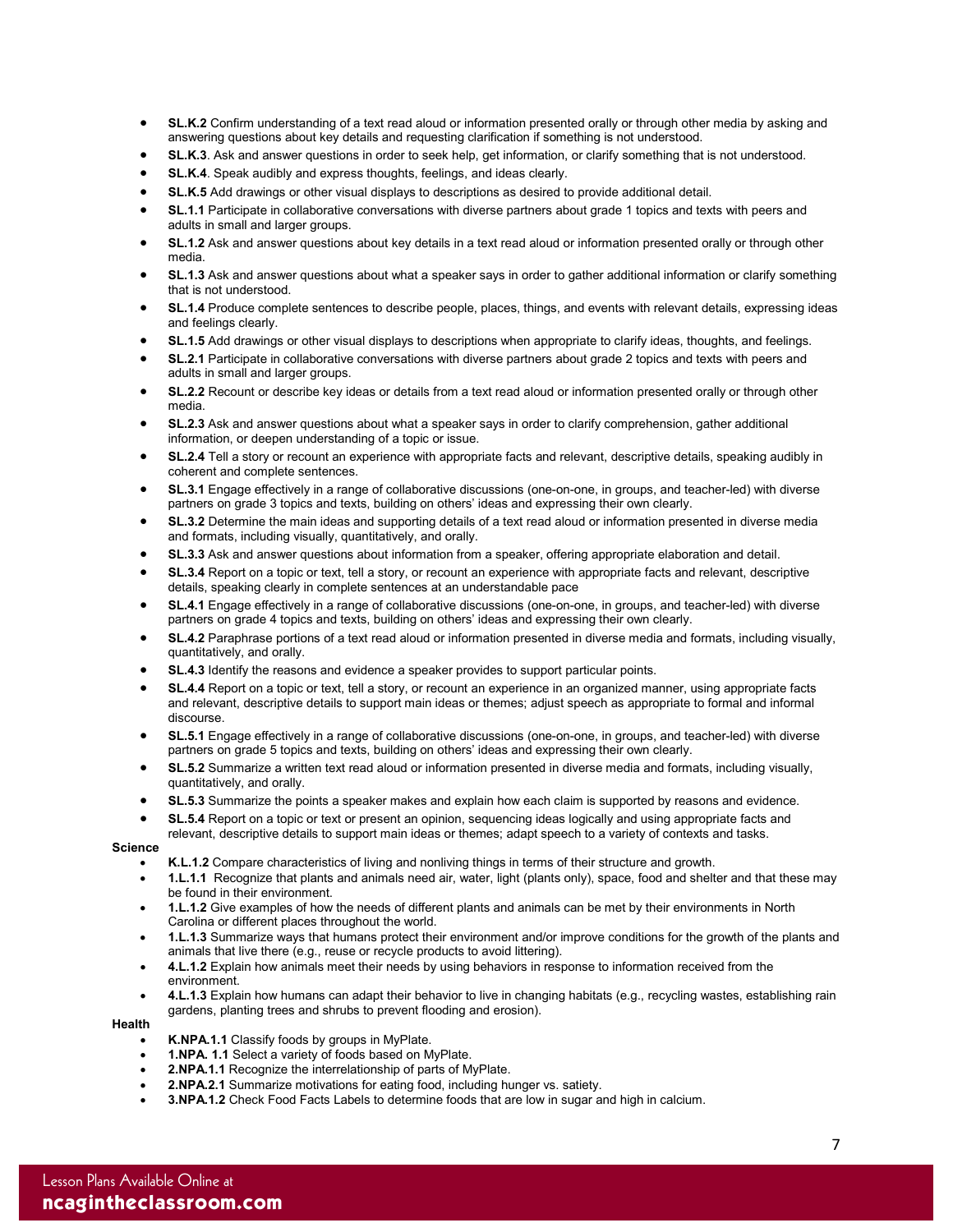- **3.NPA.2.1** Identify the sources of a variety of foods.<br>• **3.NPA.2.2** Categorize beverages that are more putri
- **3.NPA.2.2** Categorize beverages that are more nutrient dense.
- **4.NPA.1.1** Plan meals using MyPlate.
- **5.NPA.1.1** Use MyPlate to make healthy choices of foods and beverages.

### **Social Studies**

- **K.B.1.1** Identify cultural practices in local communities and around the world.
- **1.G.2.1** Explain ways people change the environment (planting trees, recycling, cutting down trees, building homes, building streets, etc.).
- **1.G.2.2** Explain how people use natural resources in the community.
- **2.G.1** Understand how interaction between humans and the physical environment is impacted by movement and settlement.
- **EX.2.G.1** Use geographic representations and terms to describe surroundings.
- **3.H.1.3** Exemplify the ideas that were significant in the development of local communities and regions.
- **4.E.1.3** Explain ways in which factors of production are influenced by the availability of resources in North Carolina.

#### Math

- **3.OA.3** Represent, interpret, and solve one-step problems involving multiplication and division.
- **3.OA.7** Demonstrate fluency with multiplication and division with factors, quotients and divisors up to and including 10.
- **3.MD.2** Solve problems involving customary measurement.
- **3.MD.7** Relate area to the operations of multiplication and addition.
- **5.MD.5** Relate volume to the operations of multiplication and addition.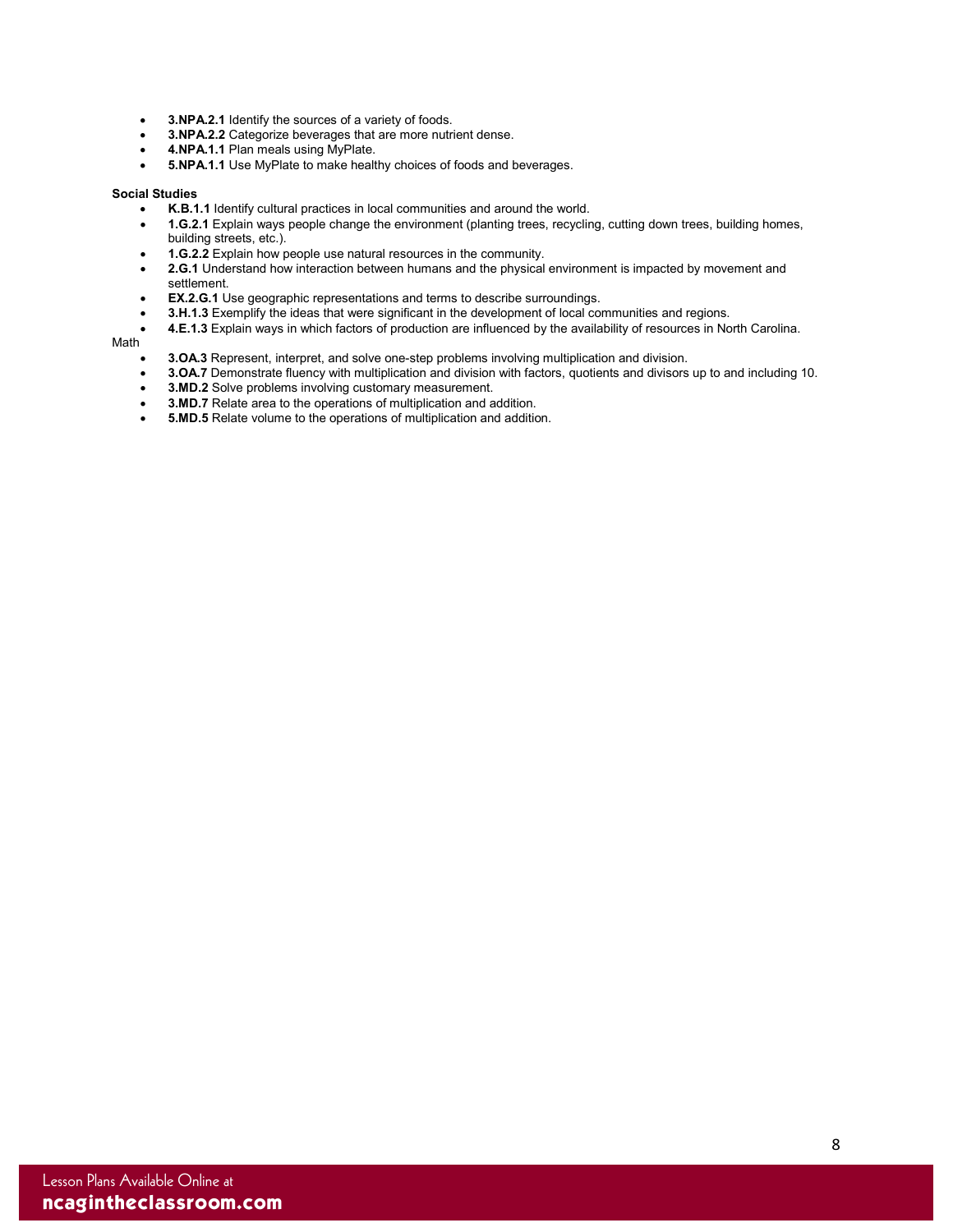Ag in the Classroom. Going Local

Post Office Box 27766 | Raleigh, NC 27611 | (919) 719-7282

Name \_\_\_\_\_\_\_\_\_\_\_\_\_\_\_\_\_\_\_\_\_\_\_\_\_\_\_\_\_\_\_\_\_\_\_\_\_\_\_\_\_\_\_\_\_\_\_\_\_\_\_\_\_\_\_\_\_\_\_\_\_\_\_\_\_\_\_\_\_\_\_\_\_\_\_\_

# **Hay vs. Straw Worksheet**

**Instructions:** Read the information about hay and straw below and then answer the questions.

| <b>Hay</b>                                                  | <b>Straw</b>                                     |
|-------------------------------------------------------------|--------------------------------------------------|
| Hay is a grass that has been cut, dried, and                | Straw is a by-product of the grain harvest,      |
| stored for animal feed. Many kinds of plants                | e.g., wheat, oats, and barley.                   |
| can be used as hay. Alfalfa and clover are                  | <b>The Color of Straw</b>                        |
| common types. As Americans moved west                       | Straw is yellow or golden in color - many are    |
| onto the Great Plains in the 19 <sup>th</sup> century, they | familiar with straw hats or straw woven          |
| would often use the prairie grasses that were               | baskets.                                         |
| growing there to feed their livestock.                      | How Straw is Made                                |
| Hay includes legumes such as alfalfa and                    | The hollow stalks leftover after threshing are   |
| clover or grasses such as timothy, oat,                     | dried then formed into bales. Bales of straw     |
| fescue and Bermuda. Most of the time, seeds                 | have very little moisture content. Straw         |
| are still intact in a hay bale.                             | <b>Nutritional Value</b>                         |
| The Color of Hay                                            | There isn't much nutritional value in dry        |
| Hay is green, especially when see next to the               | straw, therefore it's not usually fed to         |
| more golden hue of straw.                                   | livestock.                                       |
| <b>Making Hay</b>                                           | <b>Uses of Straw</b>                             |
| Plants are harvested when alive and usually                 | Because it's light and fluffy, it makes a nice   |
| cut before the seed matures, then dried. Hay                | bedding for animals. Straw can mulch your        |
| bales sometimes have too much moisture                      | plants and keep the soil moist, keeping the      |
| content on the inside and can mold (bad for                 | top layer from drying out. It can also suppress  |
| animals) or even burst into flames because                  | weeds and it will compost naturally into your    |
| heat increases on the inside due to the                     | garden over time. Did you know straw is used     |
| decomposition process.                                      | as an ingredient in biofuels, packaging          |
| <b>Hay Nutritional Value</b>                                | materials and paper manufacturing?               |
| There are many types of hay used to feed                    |                                                  |
| livestock. Some contain more protein and                    | Hay versus Straw: Hay and straw are              |
| carbohydrates to fuel hard working horses.                  | commonly confused. Hay is made from the          |
| Specific types of hay are fed to animals                    | stems, leaves, and seed heads of plants that     |
| depending on their nutritional needs.                       | are fresh. It is cut and baled when it has the   |
| <b>Hay Uses</b>                                             | most nutritional value, and is fed to livestock. |
| Horses, cattle, sheep, goats and other                      | Straw is also made from the stems and            |
| animals eat hay especially when fresh                       | leaves of plants, but is cut after of the plants |
| pasture is not available due to seasonal or                 | have been allowed to mature and the seed         |
| access limitations.                                         | heads have been harvested for something          |
|                                                             | else. Straw has very little nutritional value,   |
|                                                             | and is best used as bedding for animals          |

ncagintheclassroom.com

**F** NC Farm Bureau Ag in the Classroom **M** @AgClassroom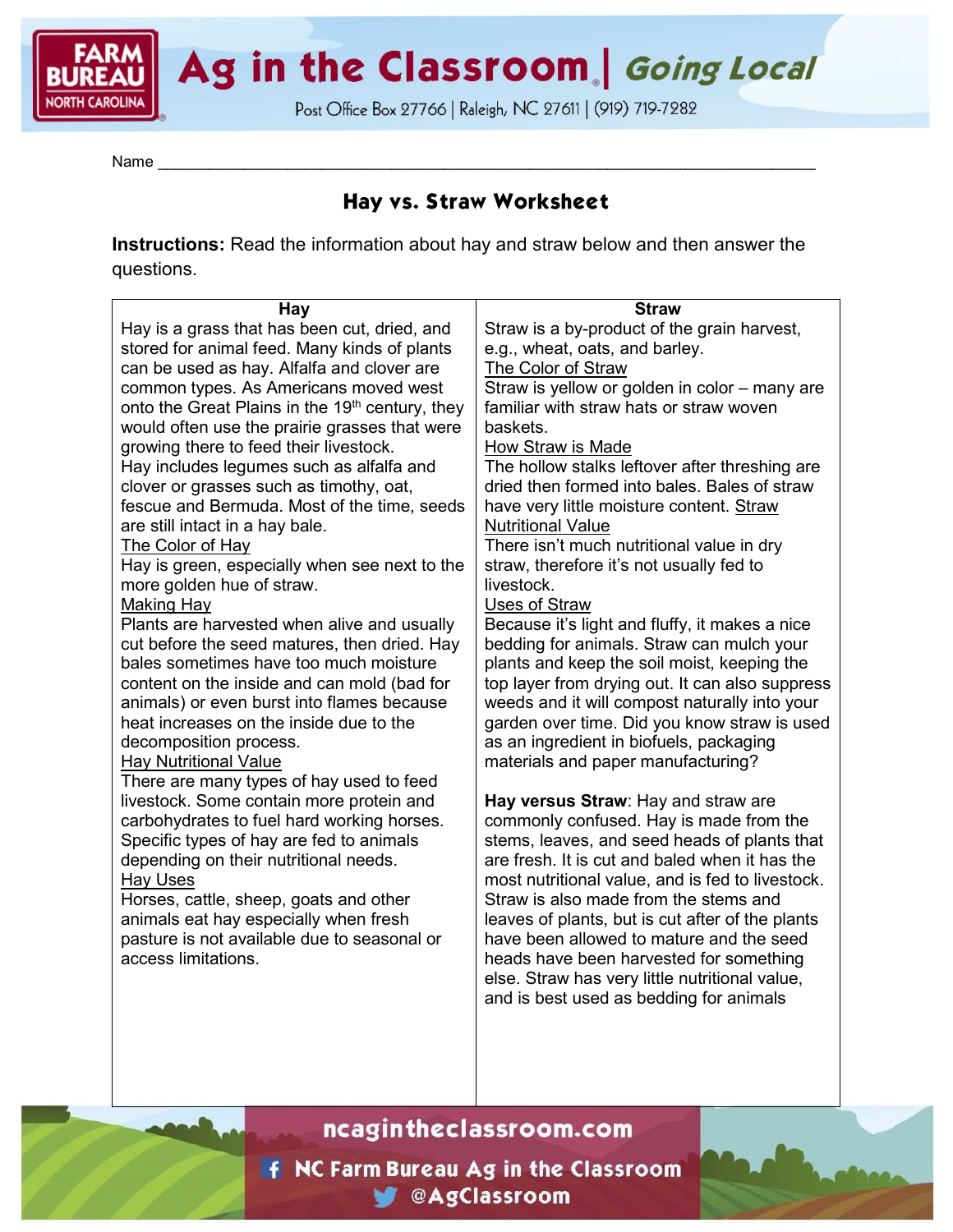| <b>What is Hay?</b><br>1. Why do we no longer use prairie<br>grasses like we did in the 19th<br>century? | <b>What is Straw?</b><br>1. On a livestock farm you may find<br>both hay and straw. What are the<br>primary uses for each? |
|----------------------------------------------------------------------------------------------------------|----------------------------------------------------------------------------------------------------------------------------|
| 2. What is a legume?                                                                                     | 2. Why would a farmer need to have<br>access to both hay and straw in<br>the winter?                                       |
| 3. Hay can sometimes burst into<br>flames. Explain how a green plant<br>can catch fire.                  | 3. If you have equal size bales of<br>straw and hay, which do you think<br>would weigh more?                               |
| 4. Explain how hay would have<br>nutritional value.                                                      | 4. What issues do you see with<br>farmers storing both hay and<br>straw?                                                   |